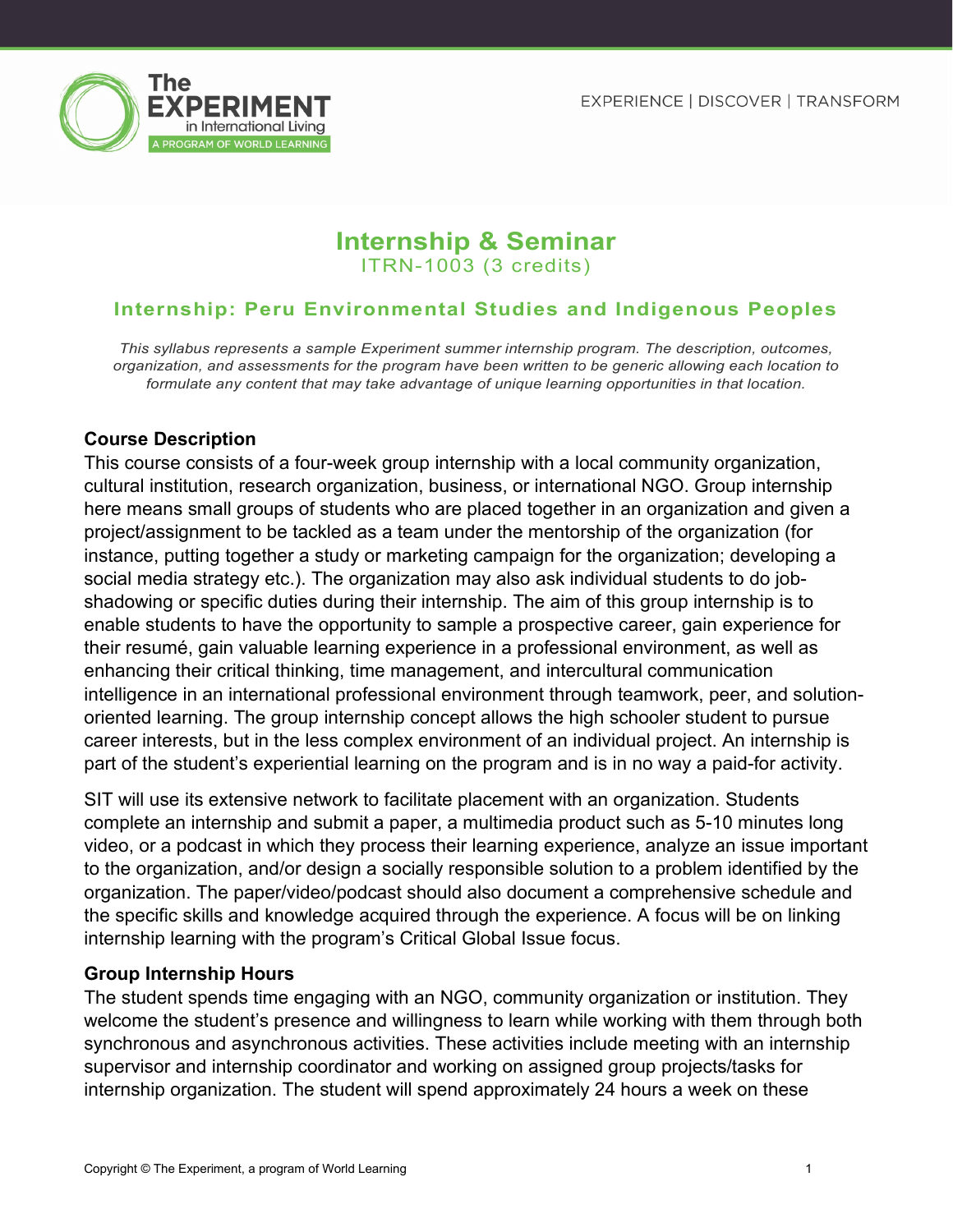activities. Two to three hours per week will be devoted to the internship seminar and six hours per week related assignments and activities. The student submits a signed learning agreement which outlines the learning objectives, activities, and deliverables of their internship experience. Regular reflection and assessment meetings are held with the academic director or internship coordinator to review the progress of the internship and learning associated with the internship experience. The host organization mentor will provide an update to the academic director/internship coordinator on the student's progress at the midway point and at the end. The feedback will be shared with the student as appropriate.

#### **Credit hours breakdown**

| <b>Internship &amp; Seminar</b>                      | 3 credits |
|------------------------------------------------------|-----------|
| Seat time at group internships                       | 90        |
| Seminar discussion/reflection                        | 10        |
| Final Paper writing time/Video or Podcast production | 15        |
| Personal statement/CV Preparation                    | 5         |
| Presentation (creative presentation)                 | 5         |
| Internship Journal and Progress Reports              | 10        |
| Total                                                | 135       |
| Hours needed to credit hour rule:                    | 135       |

### **Learning Outcomes**

Upon completion of the course, students will be able to:

- Demonstrate awareness of the ethics of internship in the local context;
- Describe, analyze, and synthesize learning experience in the internship in the form of an internship paper/video/podcast or college admission essay;
- Demonstrate oral communication skills be developing "an elevator pitch" oral presentation summarizing the output of the internship experience to a college admission recruiter;
- Demonstrate ability for effective time management, teamwork, problem solving, and good intercultural communication skills;
- Gain meaningful and practical work experience in that can be applied to your resume.

# **Language of Instruction**

This course is taught in English.

### **A Word on Ethics**

The internship experience must reflect The Experiment's ethics policy and commitment to the values of reciprocity. The student intern should also abide by the policy and regulations of the host institution including dress, punctuality, and employee behavior. Violations of The Experiment's code of conduct or employee conduct at the host institution will result in an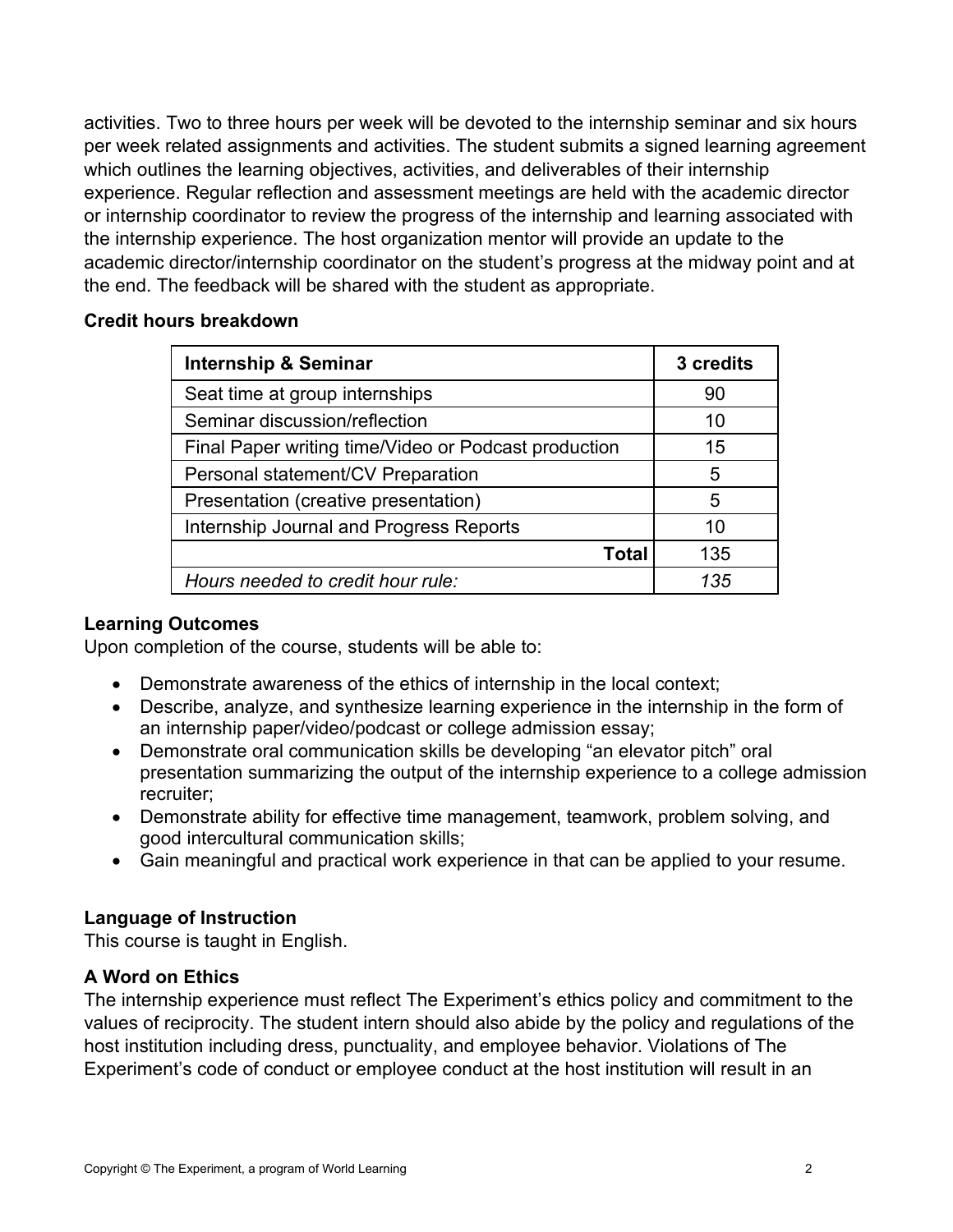immediate termination of the internship and can lead to further disciplinary sanctions by The Experiment.

### **Evaluation and Grading Criteria**

At the end of the internship period, students are expected to present their work to the group. Assessment of both written work and the oral presentation is based on the quality of internship work and academic scholarship and adherence to the highest ethical standards.

### **Assignments and Evaluation**

### Assignment Descriptions and Grading Criteria

# 1) Progress Reports and Field Journal (15%)

The progress report and field journal should document the student's progress toward achieving their learning objectives during the internship. Students also document the challenges they face and how they try to deal with those challenges. Students will review their journal with the faculty as part of a progress check at the mid-point; this will be worth 5 of the 15%.

### 2) Internship Performance (30%)

This evaluation by the internship supervisor and the internship coordinator assesses the student's internship experience, overall professional achievements, and self-growth. Evaluation/feedback occurs at the mid and final points of the internship.

## 3) Oral Presentation (10%)

In the presentation, you should first provide an "elevator pitch" statement of the internship experience as if you were speaking to a recruiter. The presentation should also provide succinct and clear description of the internship experience, a brief history of the organization where you interned, the activities undertaken, and key insights gained that are related to the core program themes. You should demonstrate effective management of the discussion with the audience and attend to the aesthetic elements of the delivery.

### 4) Final Paper/Video/Podcast (20%)

Students are expected to submit a 5-page double-line final paper/5-10 minutes video or podcast at the end of their internship experience. The final paper should include a title, list of acknowledgments, and an abstract. The paper should also have an introduction which describes the work and history of the organization and incorporates several references, detailed description of the activities accomplished, and strong and innovative aspects of the organization. The final paper must include thoughtfully articulated analytical writing that addresses positionality and ethics and connects learning at the internship to the broader theme of the program and/or the investigation of one or more specific questions. The paper should be well written, well organized, and aesthetically pleasing. A summary of the assessment rubric for this assignment will be shared with students in advance.

5) University Admission Essay, Personal Statement and Resumé Building (15%)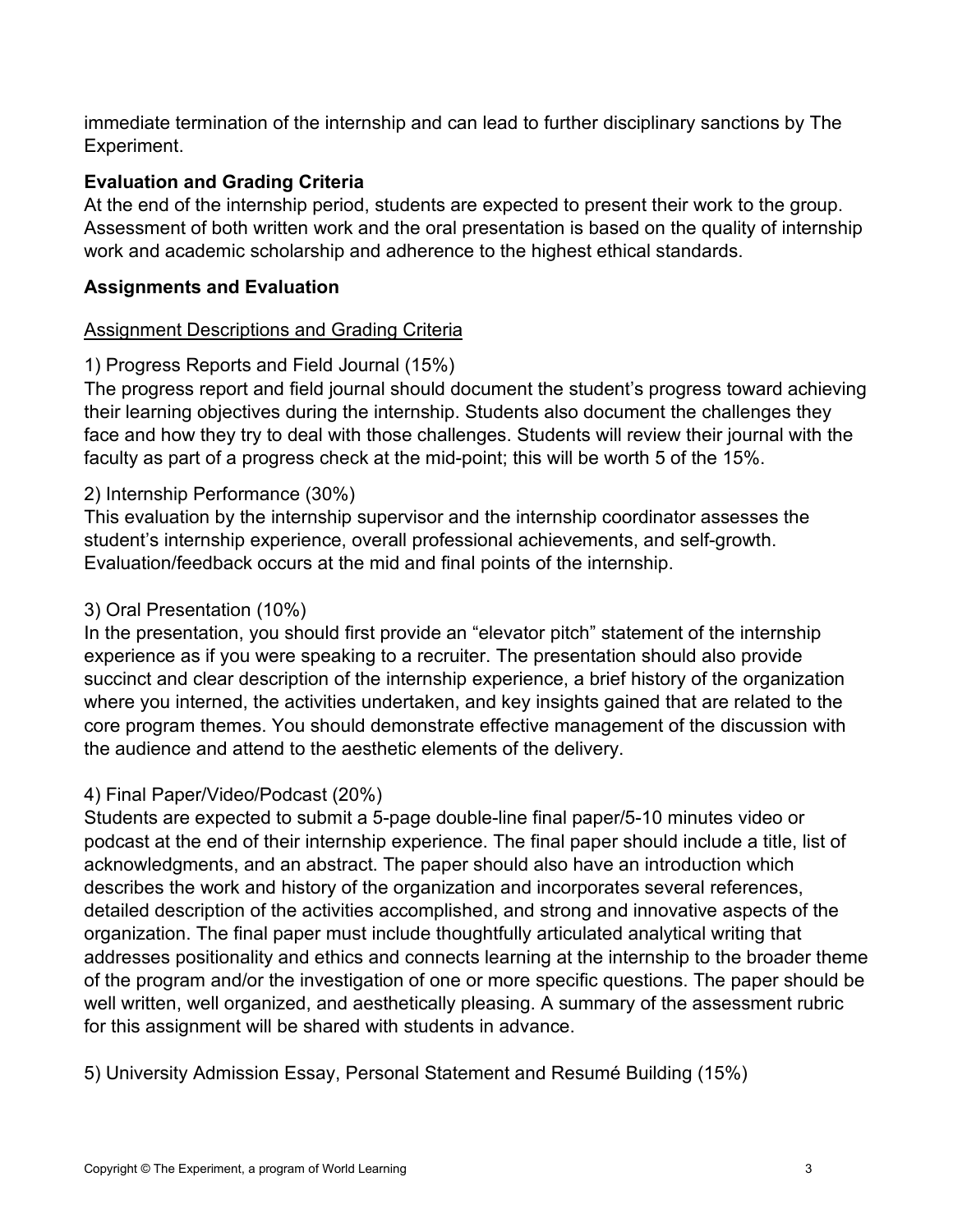Through this assignment students will learn how they can use a wealth of knowledge, growth, and experiences as inspiration for their college admission essay, personal statement and building resumé. Considering the internship as a point to examine specific aspects of student experience, such as a unique moment, a lesson learned, a problem solved, or a point of view that changed. Students are expected to describe the impact this experience had on them. Students are expected to look at the internship experience not as a series of day-to-day tasks but to demonstrate how they responded to various challenges including group dynamics, tackled problems, and found solutions that worked in the real world, the reflections students generate will be great content for their college admission essay or personal statement.

#### 6) Participation (10%)

This includes active involvement in lectures, readings, discussions and excursions using the following criteria:

- Attendance promptness to class and positive presence in class.
- Active Listening paying attention in class and during field excursions, asking appropriate questions, showing interest and enthusiasm (this includes body language), entertaining contradictory perspectives, taking notes.
- Involvement in Class Discussions either in small or large groups, sharing knowledge. This means challenging yourself to speak up if you usually don't, and also means allowing others to speak if you are a person who tends to dominate class discussions.
- Group Accountability positive participation in the group during field excursions and classes; not keeping others waiting.
- Displaying Respect culturally appropriate interaction with hosts, SIT program staff, SIT lecturers and communities.
- Active Engagement at the Internship key to personal, academic, and professional development during the internship.

### Assessment

Progress Reports and Field Journal – 15% Internship Performance – 30% Oral Presentation – 10% Final Paper/Video/Podcast – 20% University Admission Essay, Personal Statement and Resumé Building – 15% Participation – 10%

#### Attendance and Participation

Due to the nature of The Experiment programs, and the importance of student and instructor contributions in each and every class session, attendance at all classes and for all program excursions is required. Criteria for evaluation of student performance include attendance and participation in program activities. Students must fully participate in all program components and courses. Students may not voluntarily opt out of required program activities. Valid reasons for absence – such as illness – must be discussed with the program director or other designated staff person.

#### Late Assignments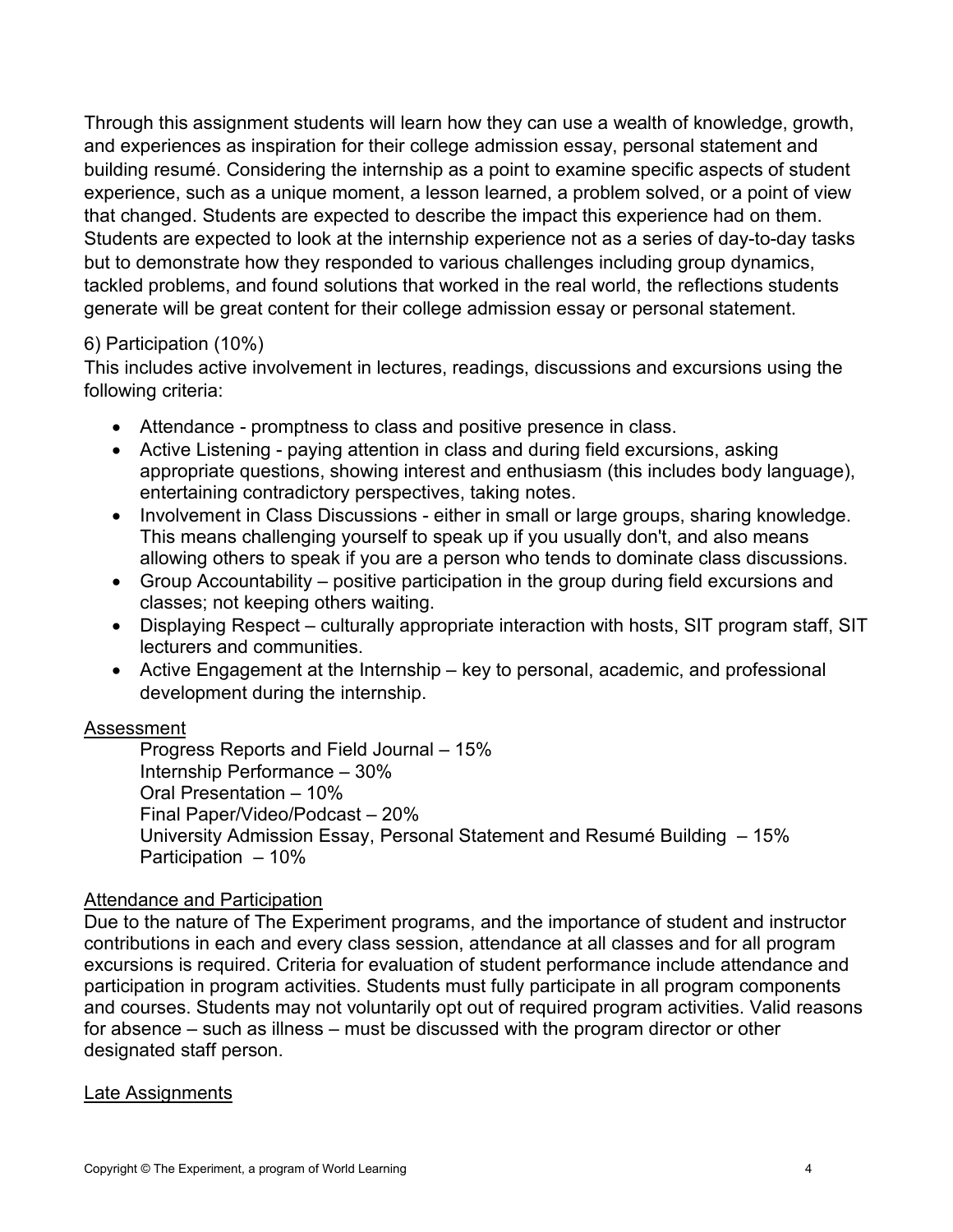The Experiment programs integrate traditional classroom lectures and discussion with fieldbased experiences, site visits and debriefs. It is critical that students complete assignments in a timely manner to continue to benefit from the sequences in assignments, reflections and experiences throughout the program.

Grading Scale 94-100% A 90-93% A-87-89% B+ 84-86% B 80-83% B-77-79% C+ 74-76% C 70-73% C-67-69% D+ 64-66% D below 64% F

#### **Program Expectations**

- Show up prepared. Be on time, have your readings completed and points in mind for discussion or clarification. Complying with these elements raises the level of class discussion for everyone.
- Have assignments completed on schedule, printed, and done accordingly to the specified requirements. This will help ensure that your assignments are returned in a timely manner.
- Ask questions in class. Engage the lecturer. These are often very busy professionals who are doing us an honor by coming to speak.
- Comply with academic integrity policies (no plagiarism or cheating, nothing unethical).
- Respect differences of opinion (classmates', lecturers, local constituents engaged with on the visits). You are not expected to agree with everything you hear, but you are expected to listen across difference and consider other perspectives with respect.
- Storing Your Work:  Keep several copies of your work as back up and keep one copy accessible to you through an online forum, such as an attachment in your email, the course learning management system, or cloud-based storage. This way your work will always be available to despite technical issues. Lost files, deleted drives, or computer crashes are not excuses for late, missing work.
- Personal Technology Use: Cell phones and other personal electronics can be used for taking notes and other class activities.  Off-task usage is not acceptable. You may be marked as absent for habitually using them for something other than classroom activities.
- Classroom recording policy: To ensure the free and open discussion of ideas, students may not record classroom lectures, discussion and/or activities without the advance written permission of the instructor, and any such recording properly approved in advance can be used solely for the student's own private use.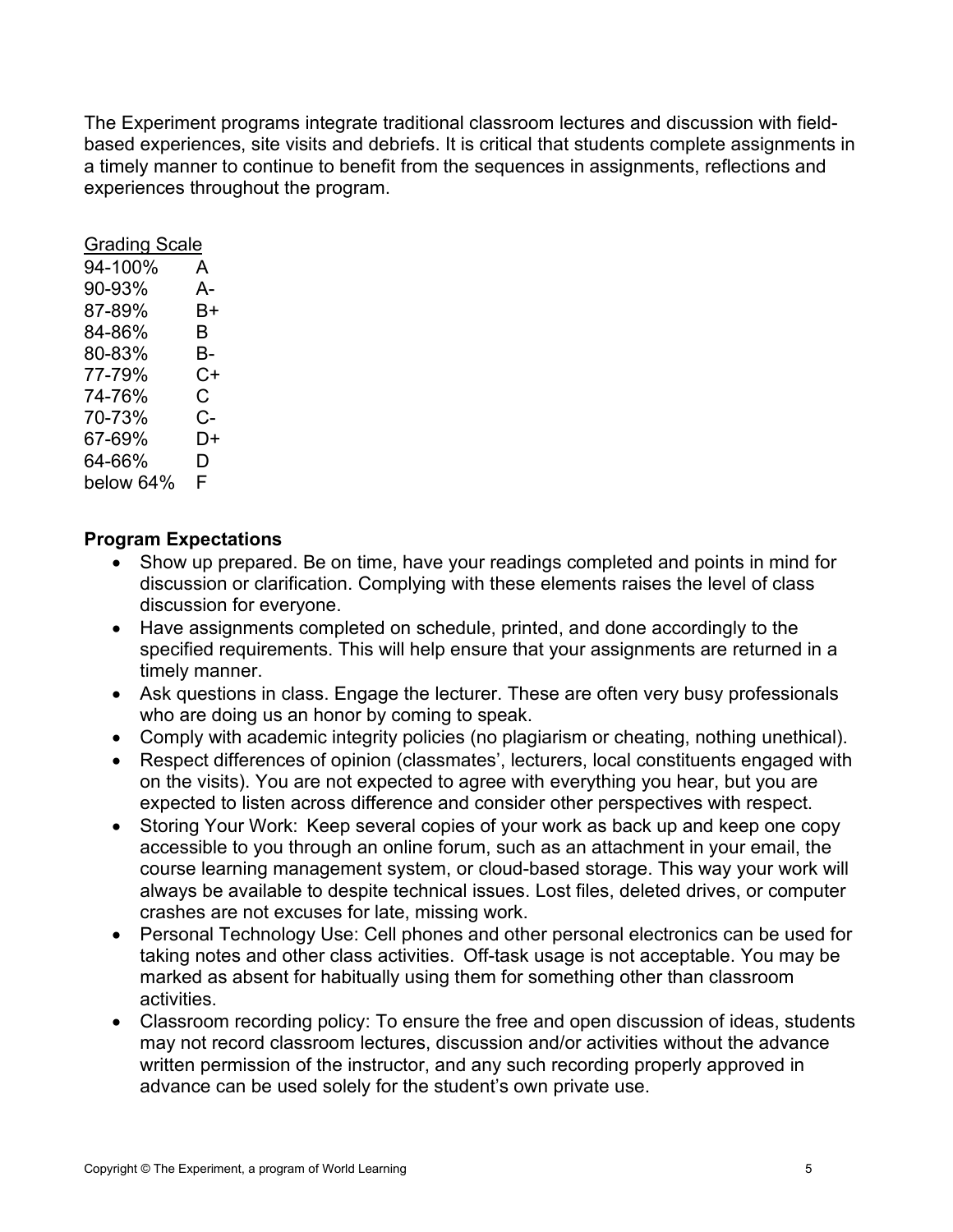#### **The Experiment Policies and Resources**

Please refer to The Experiment handbook for policies on academic integrity, ethics, warning and probation, diversity and disability, sexual harassment, and the academic appeals process.

#### **Course Schedule**

\*Please be aware that topics and excursions may vary to take advantage of any emerging events, to accommodate changes in our lecturers' availability, and to respect any changes that would affect student safety. Students will be notified if this occurs.

### **Module 1: Making the Most of Your Internship**

During this module, students prepare for the group internship and the writing of the internship paper, have regular meetings with the internship coordinator/academic director, reflect on the internship experience, and learn how to use their experience for future professional growth.

#### Session 1: Setting the Stage

This session reviews objectives for the group internship. Students meet with the internship coordinator/academic director to discuss expectations, timeframes and other logistics, structural components of the final internship paper, content, layout, and general guidelines. The ethics of interning in the local context are discussed.

#### Sessions 2 & 3: The Internship Experience: Review and Reflection

These sessions focus on the review and reflection process of the internship experience. Students set weekly group learning objectives, keep an internship journal, and write one progress report at the mid-point on their learning experience.

### *Required Reading:*

Switzer, F and King, M. (2013). The Successful Internship: Personal, Professional and Civic development in Experiential Learning (4<sup>th</sup> Edition). Belmont, CA: Brooks/Cole (chapter 12).

#### Session 4: How to Include Your Internship on Your College Admission Application/CV **Preparation**

During this session, students learn appropriate ways of including their internship experiences and gained skills on their college admission application essay and CV preparation.

#### Session 5: Next Steps

This final session occurs in the final week of the program, as part of re-entry discussions. Students discuss expectations and strategies for successful re-entry into their home setting, opportunities for their academic interest and growth, and how to make optimal use of the internship experience. They will discuss ways to describe the experience gained and skills learned in their internship in college admission essays and how to use this experience for future academic and professional growth.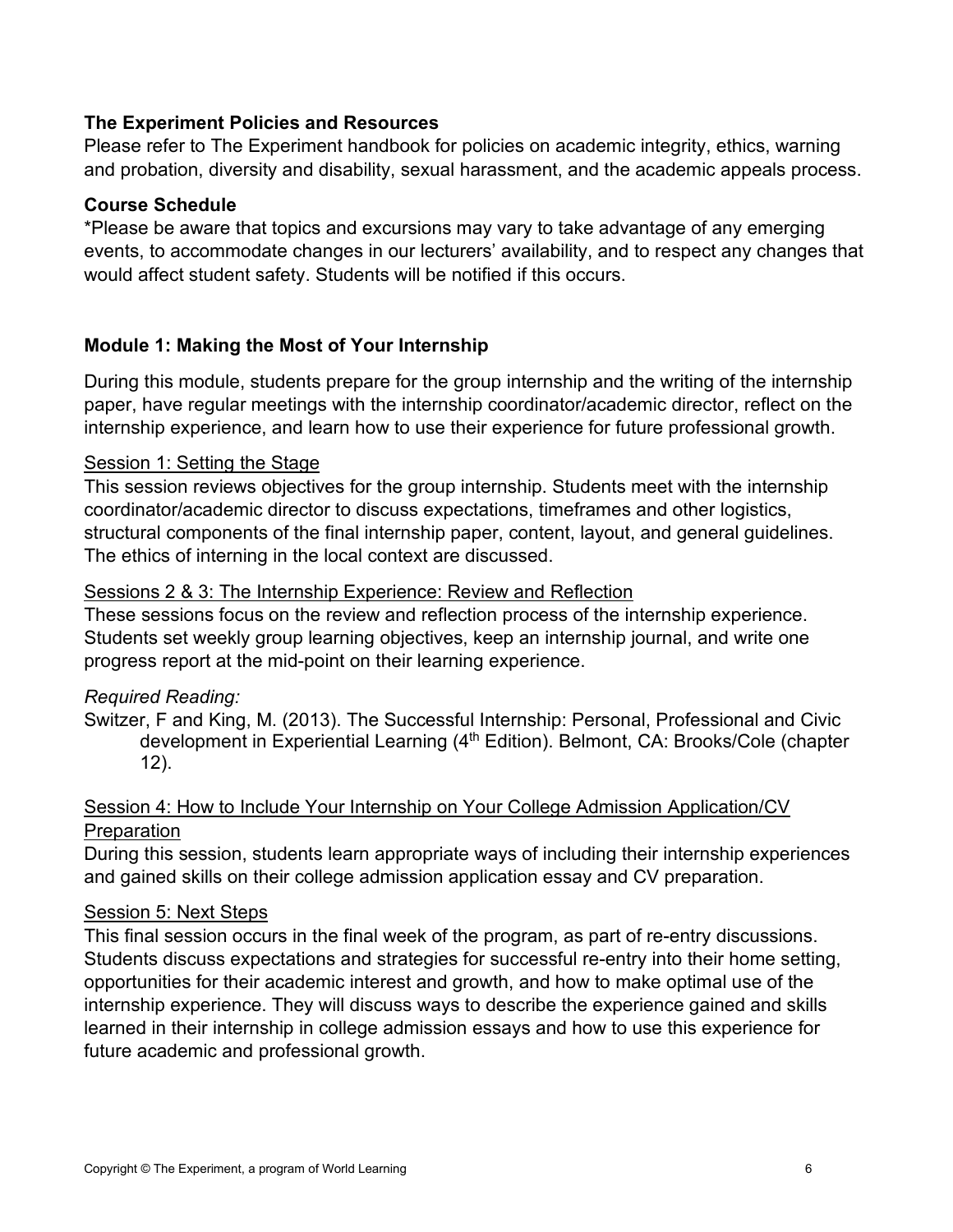# **Module 2: Internship Final Paper/Video/Podcast Design and Content**

This module focuses on the design and mechanics of the internship final paper/video/podcast. The module covers the structural design, organization, and guidelines for effective selfreflection on the internship experience and appraisal of acquired work experience.

### Session 1: Description of the Host Institution

This session focuses on the general guidelines for the description of the host institution. The session walks the student through samples of a brief description (one page) of the host institution for the internship, the nature of the services offered and a profile of the stake holders who use them. The session also highlights the importance of including brochures or material that further describes the institution.

### Session 2: Description of Tasks Performed on the Internship Experience

This session provides guidelines for effective ways of describing tasks performed on the internship. The session covers the importance of third-person narration (as if the student, acting as a manager, were writing it for a new employee/associate), outline form (except for the internship summary section), and headings for each of the sessions. A suggested outline for this description includes:

- Title and place of employment at the internship
- Narrative summary of the activities performed at the internship
- Internship conditions—uniform requirements, physical surroundings, internship days, hours, etc.
- Relationships—who is the mentor and to whom reported
- Specific duties and responsibilities—a list should be provided to indicate all duties performed by the student on the internship

### Session 3: Output of the Internship Experience

This session focuses on output of the group internship experience, and which may include a proposal for a strategic response to an existing problem, a creation of a sustainable plan, a grant proposal, or research that responds to the need of an organization that links back to the program Critical Global Issue.

#### Session 4: Personal Assessment of the Internship Performance

This session provides guidelines for an assessment of the key learning milestones acquired on the internship experience, the challenges faced, and the possible impact of the experience on the student's academic and professional career. The session also covers a reflection on the internship experience, including the output of the internship (addressed in session 3), as it relates to the Critical Global Issue central to the program theme. The ethics of interning in the local context will be reviewed again and considered as part of the final personal assessment.

### **Module 3: Talking about the Group Internship Experience**